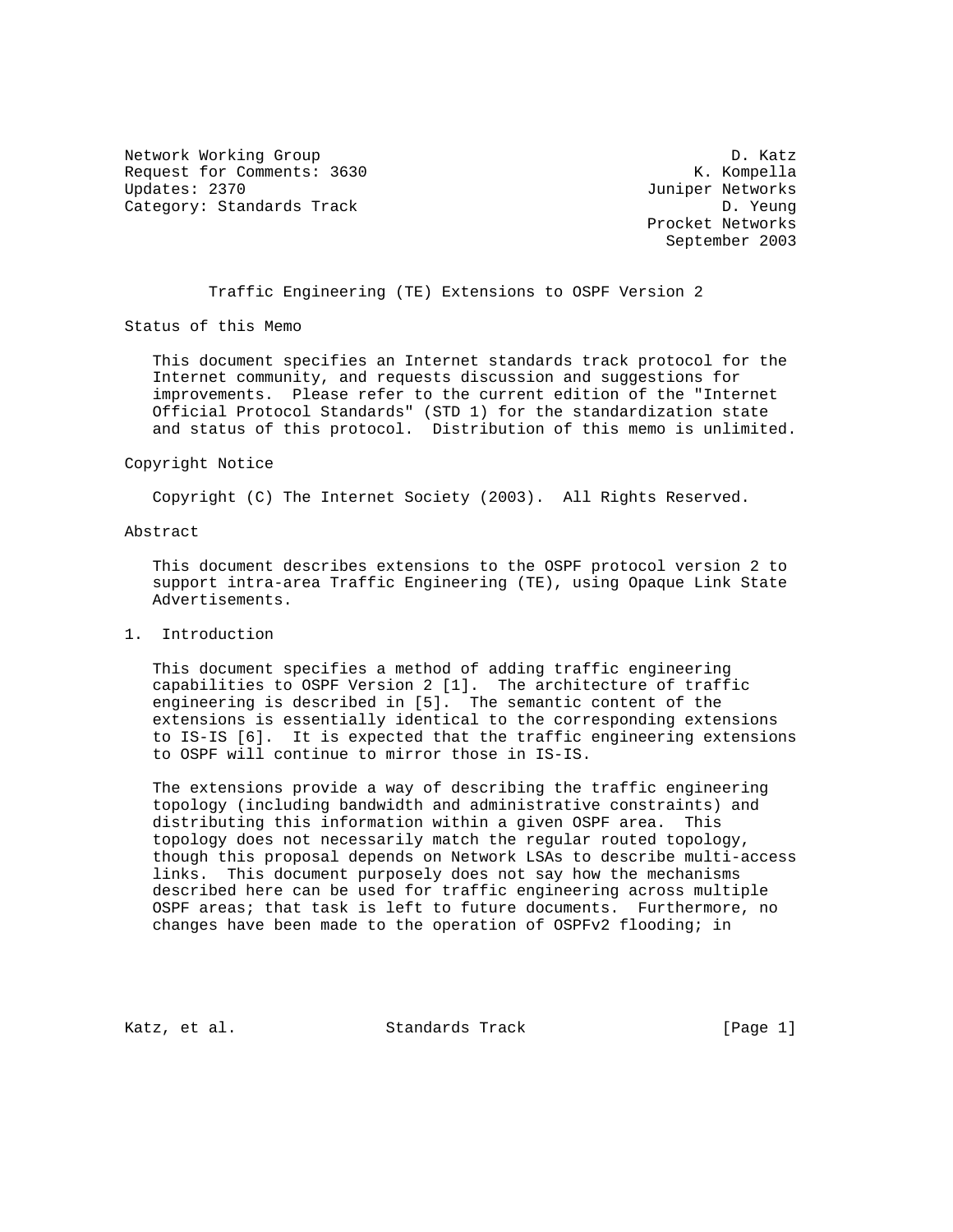particular, if non-TE capable nodes exist in the topology, they MUST flood TE LSAs as any other type 10 (area-local scope) Opaque LSAs (see [3]).

#### 1.1. Applicability

 Many of the extensions specified in this document are in response to the requirements stated in [5], and thus are referred to as "traffic engineering extensions", and are also commonly associated with MPLS Traffic Engineering. A more accurate (albeit bland) designation is "extended link attributes", as the proposal is to simply add more attributes to links in OSPF advertisements.

 The information made available by these extensions can be used to build an extended link state database just as router LSAs are used to build a "regular" link state database; the difference is that the extended link state database (referred to below as the traffic engineering database) has additional link attributes. Uses of the traffic engineering database include:

- o monitoring the extended link attributes;
- o local constraint-based source routing; and
- o global traffic engineering.

 For example, an OSPF-speaking device can participate in an OSPF area, build a traffic engineering database, and thereby report on the reservation state of links in that area.

 In "local constraint-based source routing", a router R can compute a path from a source node A to a destination node B; typically, A is R itself, and B is specified by a "router address" (see below). This path may be subject to various constraints on the attributes of the links and nodes that the path traverses, e.g., use green links that have unreserved bandwidth of at least 10Mbps. This path could then be used to carry some subset of the traffic from A to B, forming a simple but effective means of traffic engineering. How the subset of traffic is determined, and how the path is instantiated, is beyond the scope of this document; suffice it to say that one means of defining the subset of traffic is "those packets whose IP destinations were learned from B", and one means of instantiating paths is using MPLS tunnels. As an aside, note that constraint-based routing can be NP-hard, or even unsolvable, depending on the nature of the attributes and constraints, and thus many implementations will use heuristics. Consequently, we don't attempt to sketch an algorithm here.

Katz, et al. Standards Track [Page 2]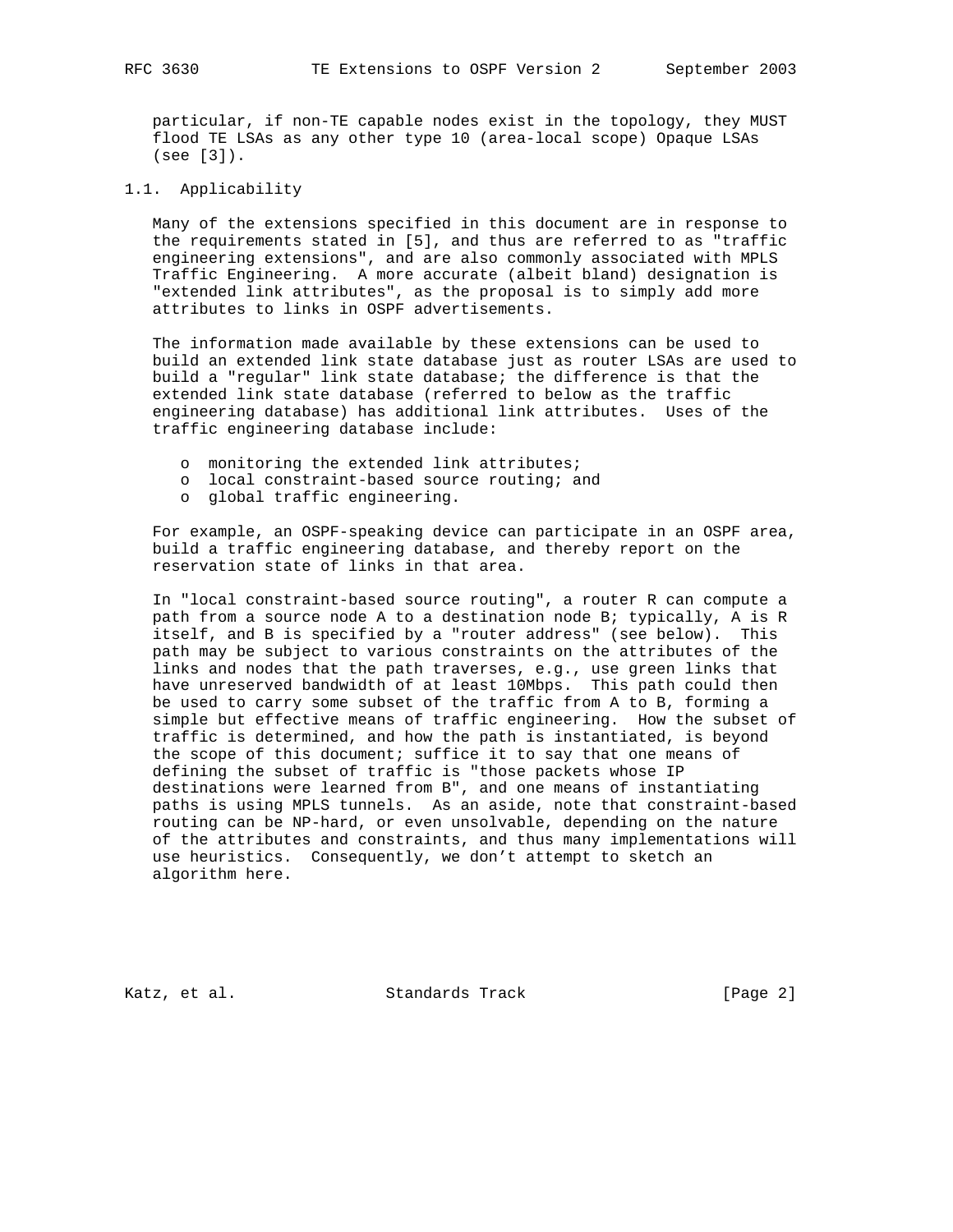Finally, for "global traffic engineering", a device can build a traffic engineering database, input a traffic matrix and an optimization function, crunch on the information, and thus compute optimal or near-optimal routing for the entire network. The device can subsequently monitor the traffic engineering topology and react to changes by recomputing the optimal routes.

## 1.2. Limitations

 As mentioned above, this document specifies extensions and procedures for intra-area distribution of Traffic Engineering information. Methods for inter-area and inter-AS (Autonomous System) distribution are not discussed here.

 The extensions specified in this document capture the reservation state of point-to-point links. The reservation state of multi-access links may not be accurately reflected, except in the special case in which there are only two devices in the multi-access subnetwork. Operation over multi-access networks with more than two devices is not specifically prohibited. A more accurate description of the reservation state of multi-access networks is for further study.

 This document also does not support unnumbered links. This deficiency will be addressed in future documents; see also [7] and [8].

# 1.3. Conventions

 The key words "MUST", "MUST NOT", "REQUIRED", "SHALL", "SHALL NOT", "SHOULD", "SHOULD NOT", "RECOMMENDED", "MAY", and "OPTIONAL" in this document are to be interpreted as described in BCP 14, RFC 2119 [2].

- 2. LSA Format
- 2.1. LSA type

This extension makes use of the Opaque LSA [3].

 Three types of Opaque LSAs exist, each of which has a different flooding scope. This proposal uses only Type 10 LSAs, which have an area flooding scope.

 One new LSA is defined, the Traffic Engineering LSA. This LSA describes routers, point-to-point links, and connections to multi access networks (similar to a Router LSA). For traffic engineering purposes, the existing Network LSA is sufficient for describing multi-access links, so no additional LSA is defined for this purpose.

Katz, et al. Standards Track [Page 3]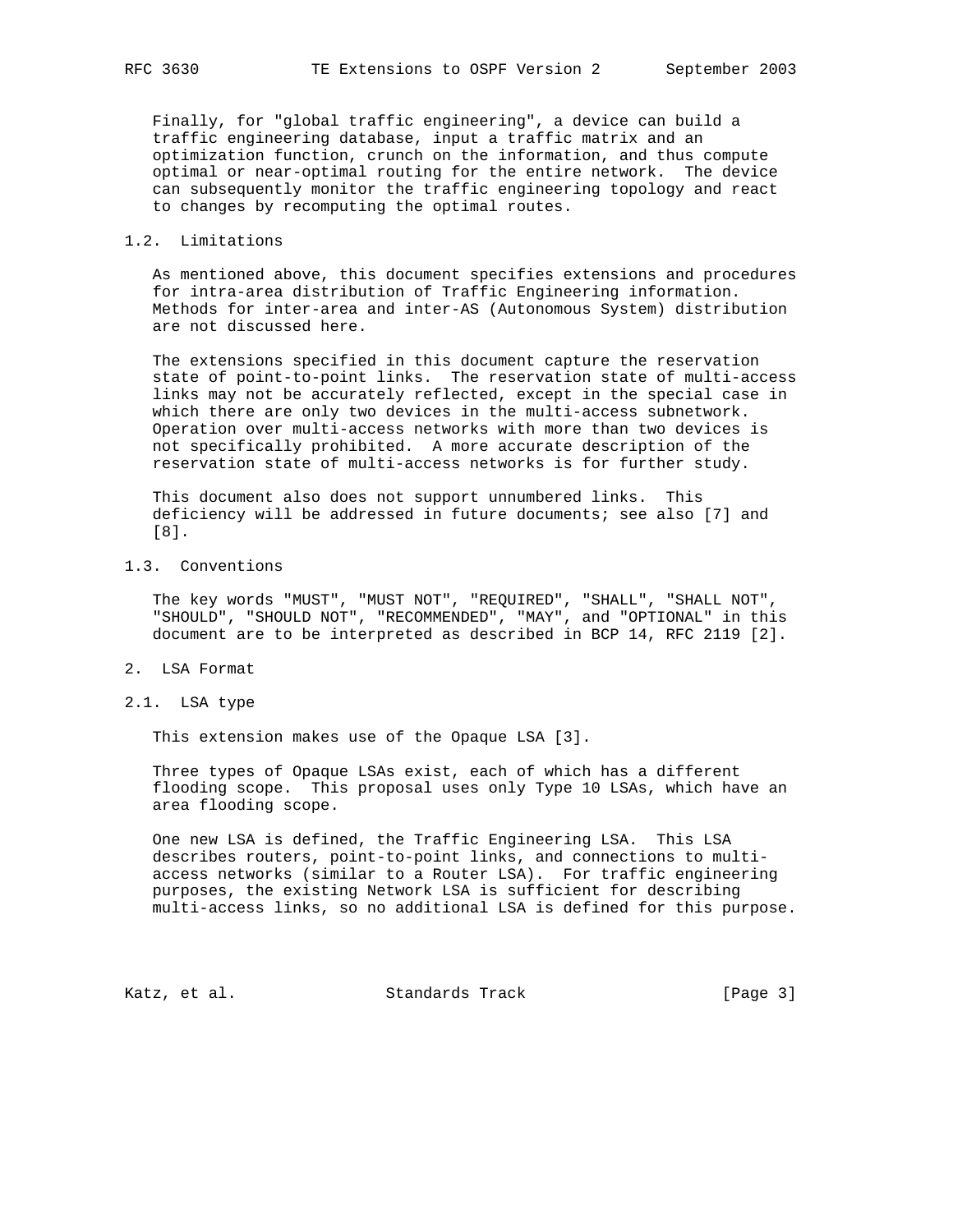2.2. LSA ID

 The LSA ID of an Opaque LSA is defined as having eight bits of type data and 24 bits of type-specific data. The Traffic Engineering LSA uses type 1. The remaining 24 bits are the Instance field, as follows:

 $0$  1 2 3 0 1 2 3 4 5 6 7 8 9 0 1 2 3 4 5 6 7 8 9 0 1 2 3 4 5 6 7 8 9 0 1 +-+-+-+-+-+-+-+-+-+-+-+-+-+-+-+-+-+-+-+-+-+-+-+-+-+-+-+-+-+-+-+-+ 1 | Instance +-+-+-+-+-+-+-+-+-+-+-+-+-+-+-+-+-+-+-+-+-+-+-+-+-+-+-+-+-+-+-+-+

 The Instance field is an arbitrary value used to maintain multiple Traffic Engineering LSAs. A maximum of 16777216 Traffic Engineering LSAs may be sourced by a single system. The LSA ID has no topological significance.

# 2.3. LSA Format Overview

# 2.3.1. LSA Header

The Traffic Engineering LSA starts with the standard LSA header:

|                    | 0 1 2 3 4 5 6 7 8 9 0 1 2 3 4 5 6 7 8 9 0 1 2 3 4 5 6 7 8 9 |                    |        |  |
|--------------------|-------------------------------------------------------------|--------------------|--------|--|
|                    |                                                             |                    |        |  |
|                    | LS age                                                      | Options            | 10     |  |
|                    |                                                             |                    |        |  |
|                    |                                                             | Instance           |        |  |
|                    |                                                             |                    |        |  |
| Advertising Router |                                                             |                    |        |  |
|                    |                                                             |                    |        |  |
|                    |                                                             | LS sequence number |        |  |
|                    |                                                             |                    |        |  |
|                    | LS checksum                                                 |                    | Length |  |
|                    |                                                             |                    |        |  |

Katz, et al. Standards Track [Page 4]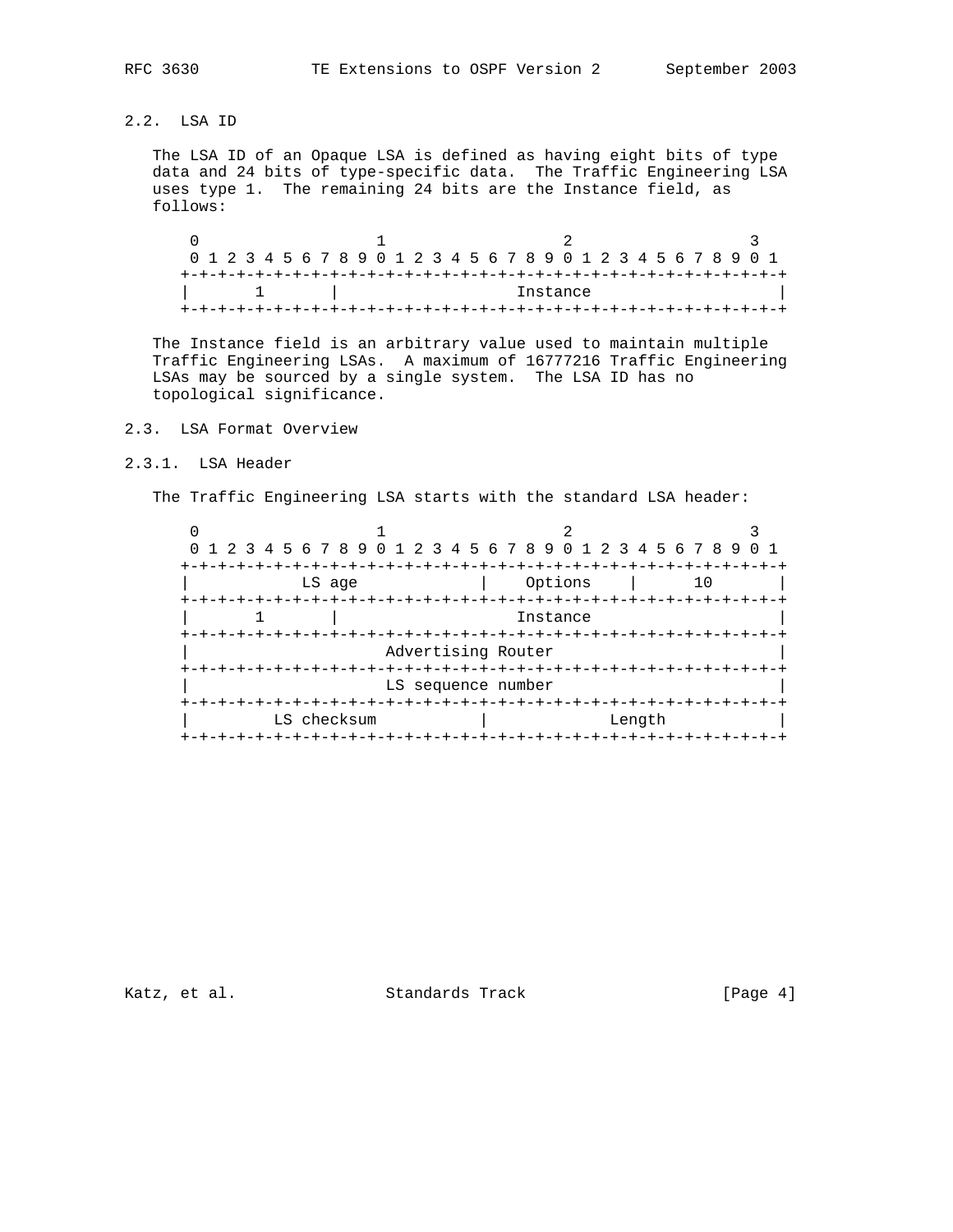# 2.3.2. TLV Header

 The LSA payload consists of one or more nested Type/Length/Value (TLV) triplets for extensibility. The format of each TLV is:

0  $1$  2 3 0 1 2 3 4 5 6 7 8 9 0 1 2 3 4 5 6 7 8 9 0 1 2 3 4 5 6 7 8 9 0 1 +-+-+-+-+-+-+-+-+-+-+-+-+-+-+-+-+-+-+-+-+-+-+-+-+-+-+-+-+-+-+-+-+ | Type | Length | L +-+-+-+-+-+-+-+-+-+-+-+-+-+-+-+-+-+-+-+-+-+-+-+-+-+-+-+-+-+-+-+-+ | Value... | . . . . . . +-+-+-+-+-+-+-+-+-+-+-+-+-+-+-+-+-+-+-+-+-+-+-+-+-+-+-+-+-+-+-+-+

 The Length field defines the length of the value portion in octets (thus a TLV with no value portion would have a length of zero). The TLV is padded to four-octet alignment; padding is not included in the length field (so a three octet value would have a length of three, but the total size of the TLV would be eight octets). Nested TLVs are also 32-bit aligned. Unrecognized types are ignored.

 This memo defines Types 1 and 2. See the IANA Considerations section for allocation of new Types.

2.4. LSA payload details

An LSA contains one top-level TLV.

There are two top-level TLVs defined:

1 - Router Address

 $2$  - Link

2.4.1. Router Address TLV

 The Router Address TLV specifies a stable IP address of the advertising router that is always reachable if there is any connectivity to it; this is typically implemented as a "loopback address". The key attribute is that the address does not become unusable if an interface is down. In other protocols, this is known as the "router ID," but for obvious reasons this nomenclature is avoided here. If a router advertises BGP routes with the BGP next hop attribute set to the BGP router ID, then the Router Address SHOULD be the same as the BGP router ID.

Katz, et al. Standards Track [Page 5]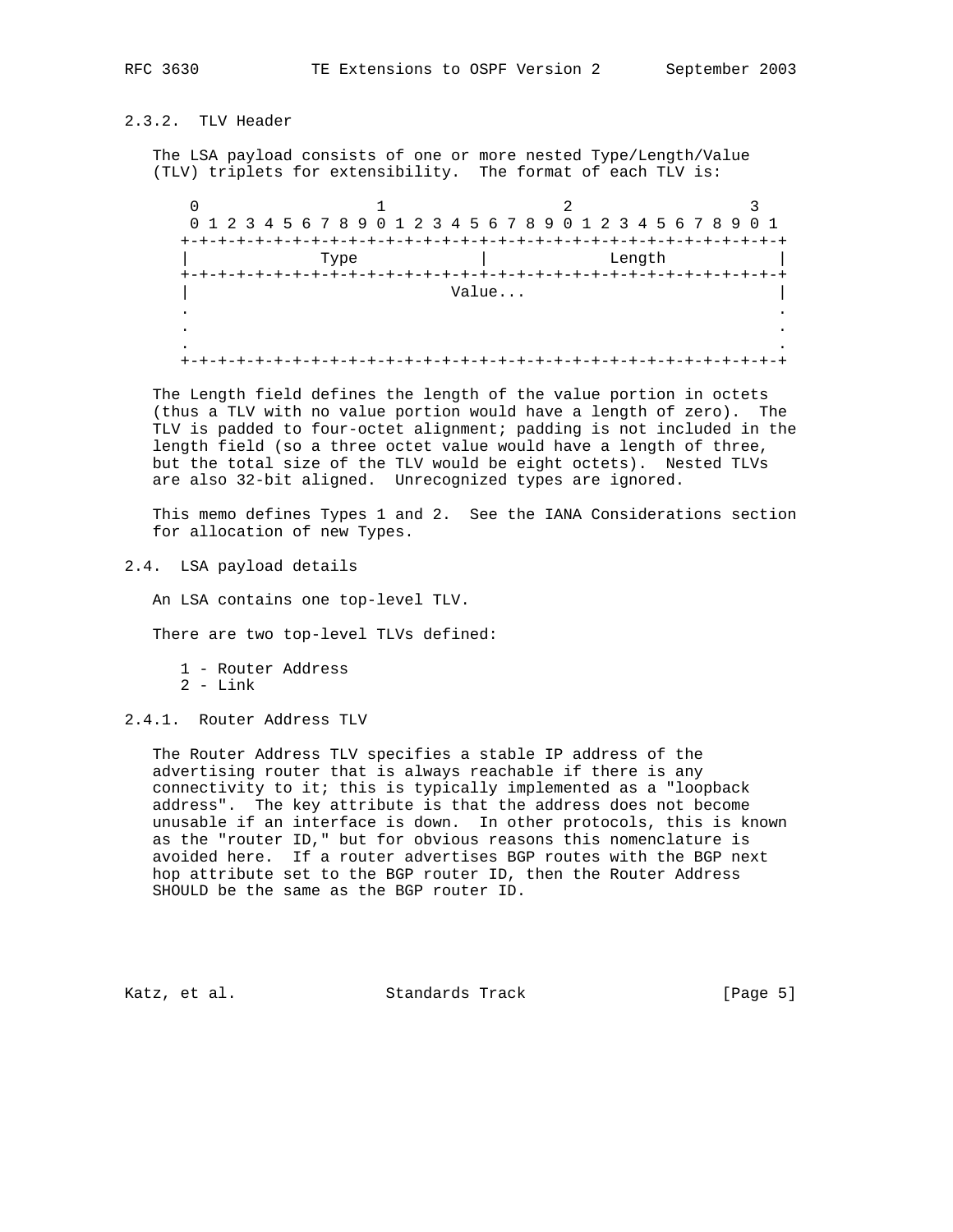If IS-IS is also active in the domain, this address can also be used to compute the mapping between the OSPF and IS-IS topologies. For example, suppose a router R is advertising both IS-IS and OSPF Traffic Engineering LSAs, and suppose further that some router S is building a single Traffic Engineering Database (TED) based on both IS-IS and OSPF TE information. R may then appear as two separate nodes in S's TED. However, if both the IS-IS and OSPF LSAs generated by R contain the same Router Address, then S can determine that the IS-IS TE LSA and the OSPF TE LSA from R are indeed from a single router.

 The router address TLV is type 1, has a length of 4, and a value that is the four octet IP address. It must appear in exactly one Traffic Engineering LSA originated by a router.

# 2.4.2. Link TLV

 The Link TLV describes a single link. It is constructed of a set of sub-TLVs. There are no ordering requirements for the sub-TLVs.

 Only one Link TLV shall be carried in each LSA, allowing for fine granularity changes in topology.

The Link TLV is type 2, and the length is variable.

The following sub-TLVs of the Link TLV are defined:

- 1 Link type (1 octet)
- 2 Link ID (4 octets)
- 3 Local interface IP address (4 octets)
- 4 Remote interface IP address (4 octets)
- 5 Traffic engineering metric (4 octets)
- 6 Maximum bandwidth (4 octets)
- 7 Maximum reservable bandwidth (4 octets)
- 8 Unreserved bandwidth (32 octets)
- 9 Administrative group (4 octets)

 This memo defines sub-Types 1 through 9. See the IANA Considerations section for allocation of new sub-Types.

 The Link Type and Link ID sub-TLVs are mandatory, i.e., must appear exactly once. All other sub-TLVs defined here may occur at most once. These restrictions need not apply to future sub-TLVs. Unrecognized sub-TLVs are ignored.

Katz, et al. Standards Track [Page 6]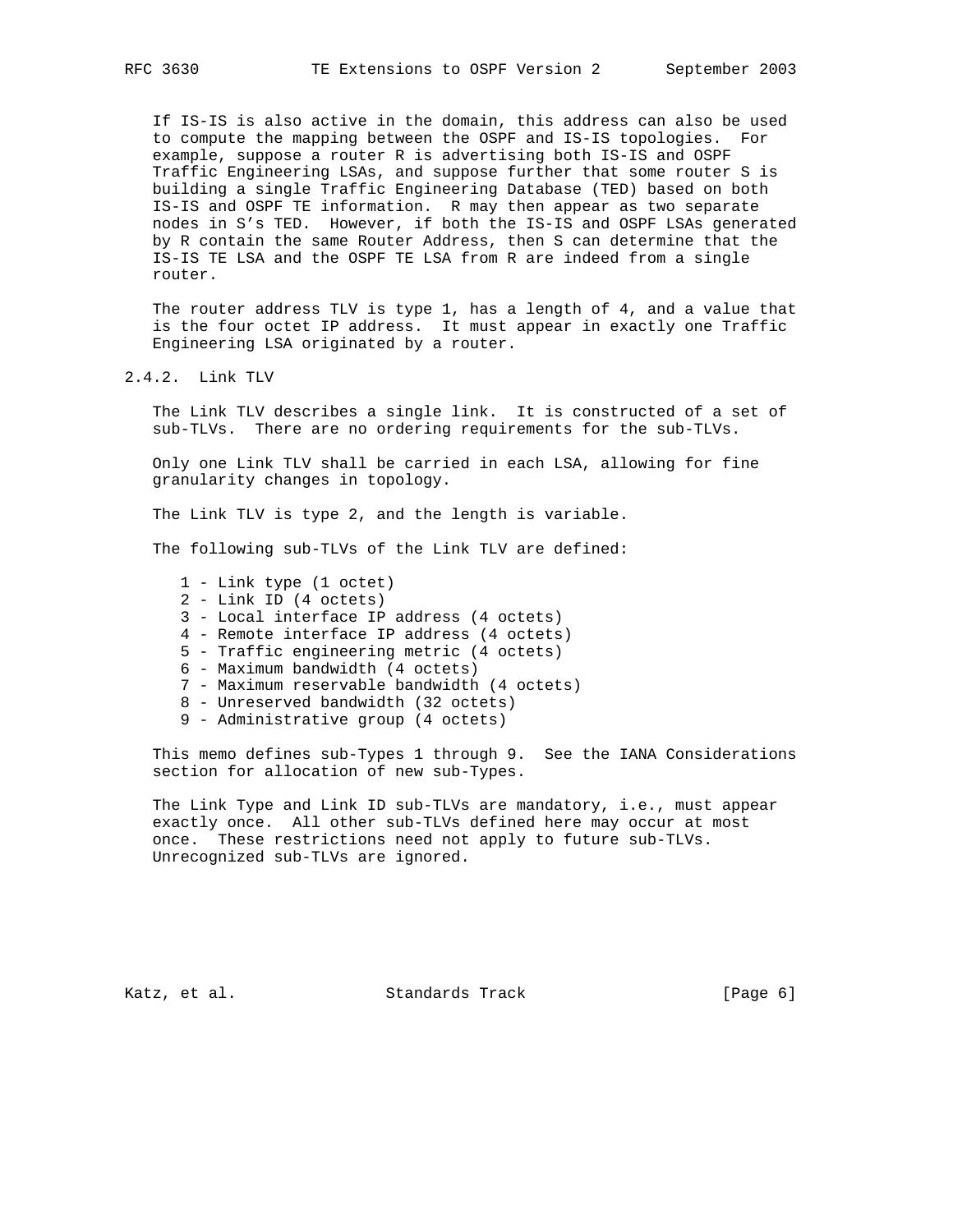Various values below use the (32 bit) IEEE Floating Point format. For quick reference, this format is as follows:

 $0$  1 2 3 0 1 2 3 4 5 6 7 8 9 0 1 2 3 4 5 6 7 8 9 0 1 2 3 4 5 6 7 8 9 0 1 +-+-+-+-+-+-+-+-+-+-+-+-+-+-+-+-+-+-+-+-+-+-+-+-+-+-+-+-+-+-+-+-+ |S| Exponent | Fraction +-+-+-+-+-+-+-+-+-+-+-+-+-+-+-+-+-+-+-+-+-+-+-+-+-+-+-+-+-+-+-+-+

 S is the sign, Exponent is the exponent base 2 in "excess 127" notation, and Fraction is the mantissa - 1, with an implied binary point in front of it. Thus, the above represents the value:

 $(-1)**(S) * 2**(Exponent-127) * (1 + Fraction)$ 

For more details, refer to [4].

- 2.5. Sub-TLV Details
- 2.5.1. Link Type

The Link Type sub-TLV defines the type of the link:

- 1 Point-to-point
- 2 Multi-access

The Link Type sub-TLV is TLV type 1, and is one octet in length.

2.5.2. Link ID

 The Link ID sub-TLV identifies the other end of the link. For point-to-point links, this is the Router ID of the neighbor. For multi-access links, this is the interface address of the designated router. The Link ID is identical to the contents of the Link ID field in the Router LSA for these link types.

The Link ID sub-TLV is TLV type 2, and is four octets in length.

2.5.3. Local Interface IP Address

 The Local Interface IP Address sub-TLV specifies the IP address(es) of the interface corresponding to this link. If there are multiple local addresses on the link, they are all listed in this sub-TLV.

 The Local Interface IP Address sub-TLV is TLV type 3, and is 4N octets in length, where N is the number of local addresses.

Katz, et al. Standards Track [Page 7]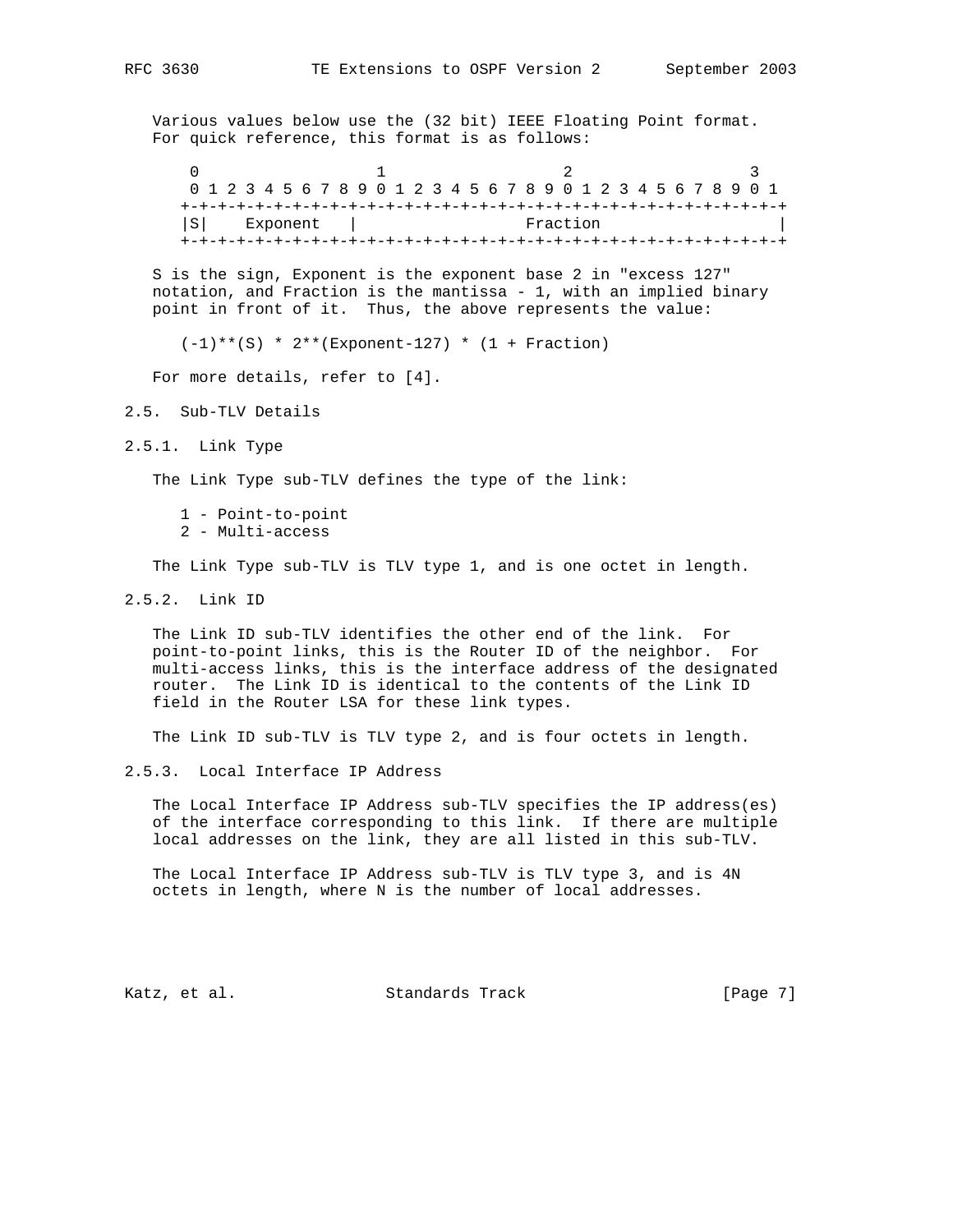# 2.5.4. Remote Interface IP Address

 The Remote Interface IP Address sub-TLV specifies the IP address(es) of the neighbor's interface corresponding to this link. This and the local address are used to discern multiple parallel links between systems. If the Link Type of the link is Multi-access, the Remote Interface IP Address is set to 0.0.0.0; alternatively, an implementation MAY choose not to send this sub-TLV.

 The Remote Interface IP Address sub-TLV is TLV type 4, and is 4N octets in length, where N is the number of neighbor addresses.

# 2.5.5. Traffic Engineering Metric

 The Traffic Engineering Metric sub-TLV specifies the link metric for traffic engineering purposes. This metric may be different than the standard OSPF link metric. Typically, this metric is assigned by a network administrator.

 The Traffic Engineering Metric sub-TLV is TLV type 5, and is four octets in length.

2.5.6. Maximum Bandwidth

 The Maximum Bandwidth sub-TLV specifies the maximum bandwidth that can be used on this link, in this direction (from the system originating the LSA to its neighbor), in IEEE floating point format. This is the true link capacity. The units are bytes per second.

 The Maximum Bandwidth sub-TLV is TLV type 6, and is four octets in length.

2.5.7. Maximum Reservable Bandwidth

 The Maximum Reservable Bandwidth sub-TLV specifies the maximum bandwidth that may be reserved on this link, in this direction, in IEEE floating point format. Note that this may be greater than the maximum bandwidth (in which case the link may be oversubscribed). This SHOULD be user-configurable; the default value should be the Maximum Bandwidth. The units are bytes per second.

 The Maximum Reservable Bandwidth sub-TLV is TLV type 7, and is four octets in length.

Katz, et al. Standards Track [Page 8]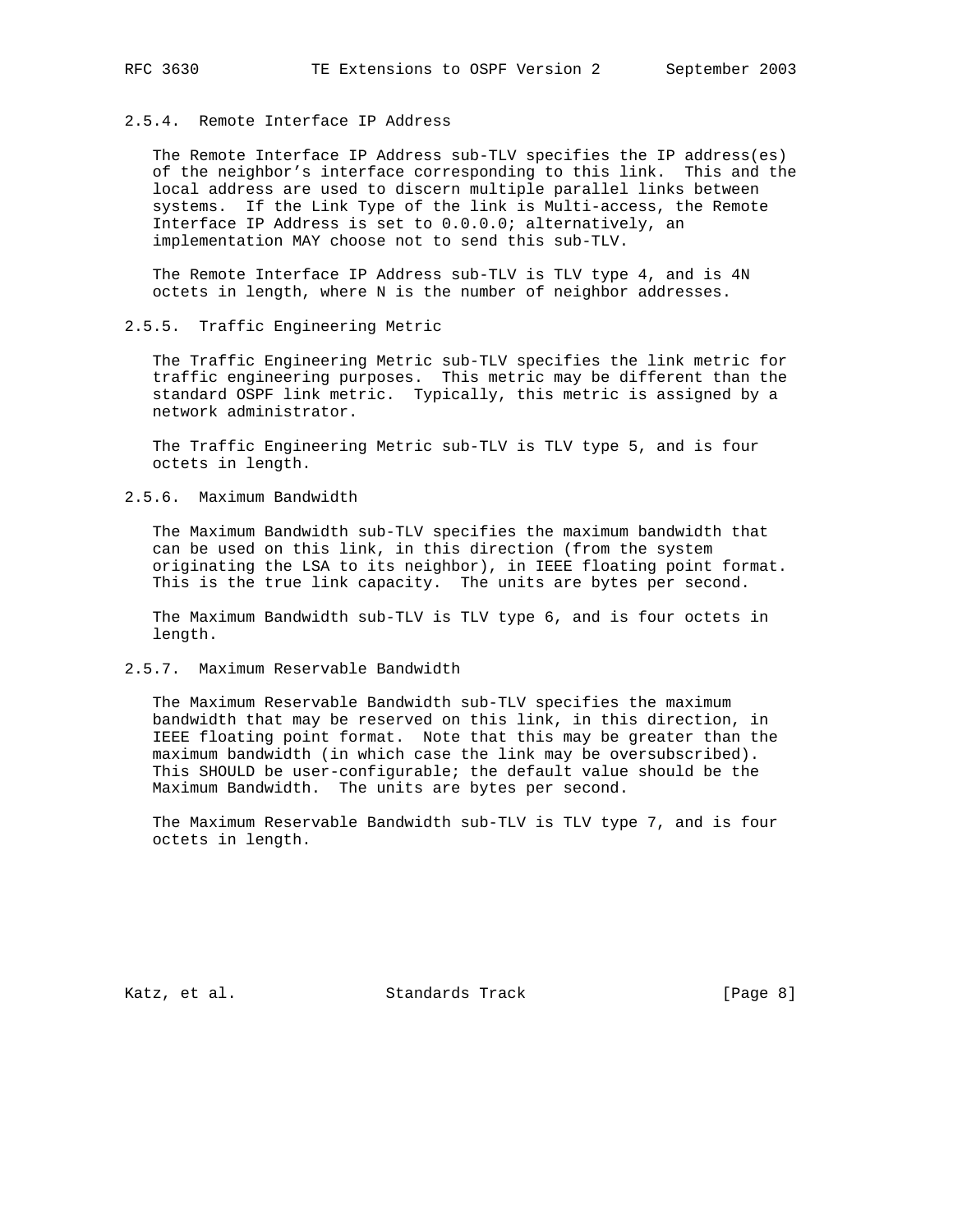# 2.5.8. Unreserved Bandwidth

 The Unreserved Bandwidth sub-TLV specifies the amount of bandwidth not yet reserved at each of the eight priority levels in IEEE floating point format. The values correspond to the bandwidth that can be reserved with a setup priority of 0 through 7, arranged in increasing order with priority 0 occurring at the start of the sub- TLV, and priority 7 at the end of the sub-TLV. The initial values (before any bandwidth is reserved) are all set to the Maximum Reservable Bandwidth. Each value will be less than or equal to the Maximum Reservable Bandwidth. The units are bytes per second.

 The Unreserved Bandwidth sub-TLV is TLV type 8, and is 32 octets in length.

#### 2.5.9. Administrative Group

 The Administrative Group sub-TLV contains a 4-octet bit mask assigned by the network administrator. Each set bit corresponds to one administrative group assigned to the interface. A link may belong to multiple groups.

 By convention, the least significant bit is referred to as 'group 0', and the most significant bit is referred to as 'group 31'.

The Administrative Group is also called Resource Class/Color [5].

 The Administrative Group sub-TLV is TLV type 9, and is four octets in length.

# 3. Elements of Procedure

 Routers shall originate Traffic Engineering LSAs whenever the LSA contents change, and whenever otherwise required by OSPF (an LSA refresh, for example). Note that this does not mean that every change must be flooded immediately; an implementation MAY set thresholds (for example, a bandwidth change threshold) that trigger immediate flooding, and initiate flooding of other changes after a short time interval. In any case, the origination of Traffic Engineering LSAs SHOULD be rate-limited to at most one every MinLSInterval [1].

 Upon receipt of a changed Traffic Engineering LSA or Network LSA (since these are used in traffic engineering calculations), the router should update its traffic engineering database. No Shortest Path First (SPF) or other route calculations are necessary.

Katz, et al. Standards Track [Page 9]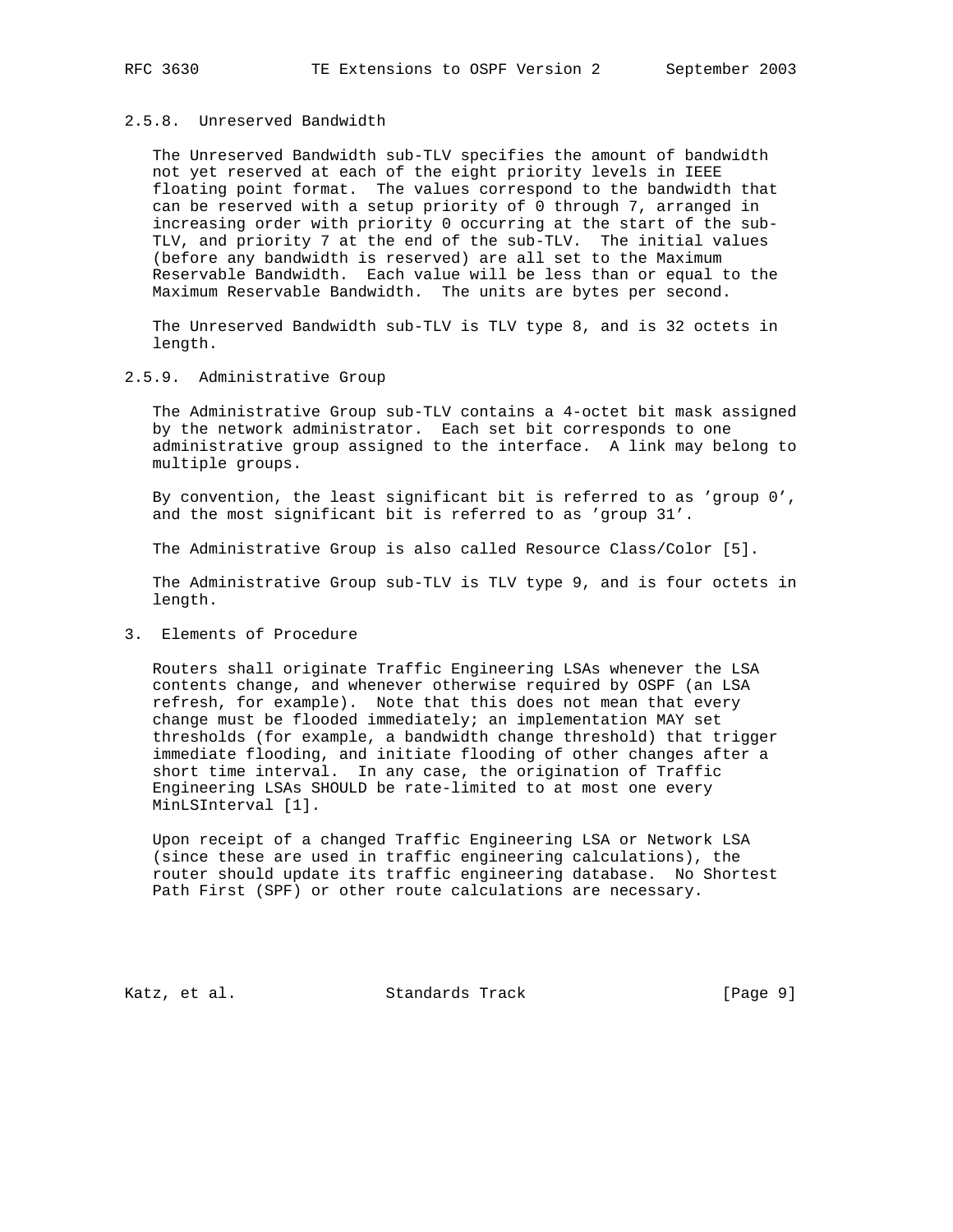#### 4. Compatibility Issues

 There should be no interoperability issues with routers that do not implement these extensions, as the Opaque LSAs will be silently ignored.

 The result of having routers that do not implement these extensions is that the traffic engineering topology will be missing pieces. However, if the topology is connected, TE paths can still be calculated and ought to work.

5. Security Considerations

 This document specifies the contents of Opaque LSAs in OSPFv2. As Opaque LSAs are not used for SPF computation or normal routing, the extensions specified here have no affect on IP routing. However, tampering with TE LSAs may have an effect on traffic engineering computations, and it is suggested that any mechanisms used for securing the transmission of normal OSPF LSAs be applied equally to all Opaque LSAs, including the TE LSAs specified here.

 Note that the mechanisms in [1] and [9] apply to Opaque LSAs. It is suggested that any future mechanisms proposed to secure/authenticate OSPFv2 LSA exchanges be made general enough to be used with Opaque LSAs.

6. IANA Considerations

 The top level Types in a TE LSA, as well as Types for sub-TLVs for each top level Type, have been registered with IANA, except as noted.

 Here are the guidelines (using terms defined in [10]) for the assignment of top level Types in TE LSAs:

- o Types in the range 3-32767 are to be assigned via Standards Action.
- o Types in the range 32768-32777 are for experimental use; these will not be registered with IANA, and MUST NOT be mentioned by RFCs.
- o Types in the range 32778-65535 are not to be assigned at this time. Before any assignments can be made in this range, there MUST be a Standards Track RFC that specifies IANA Considerations that covers the range being assigned.

Katz, et al. Standards Track [Page 10]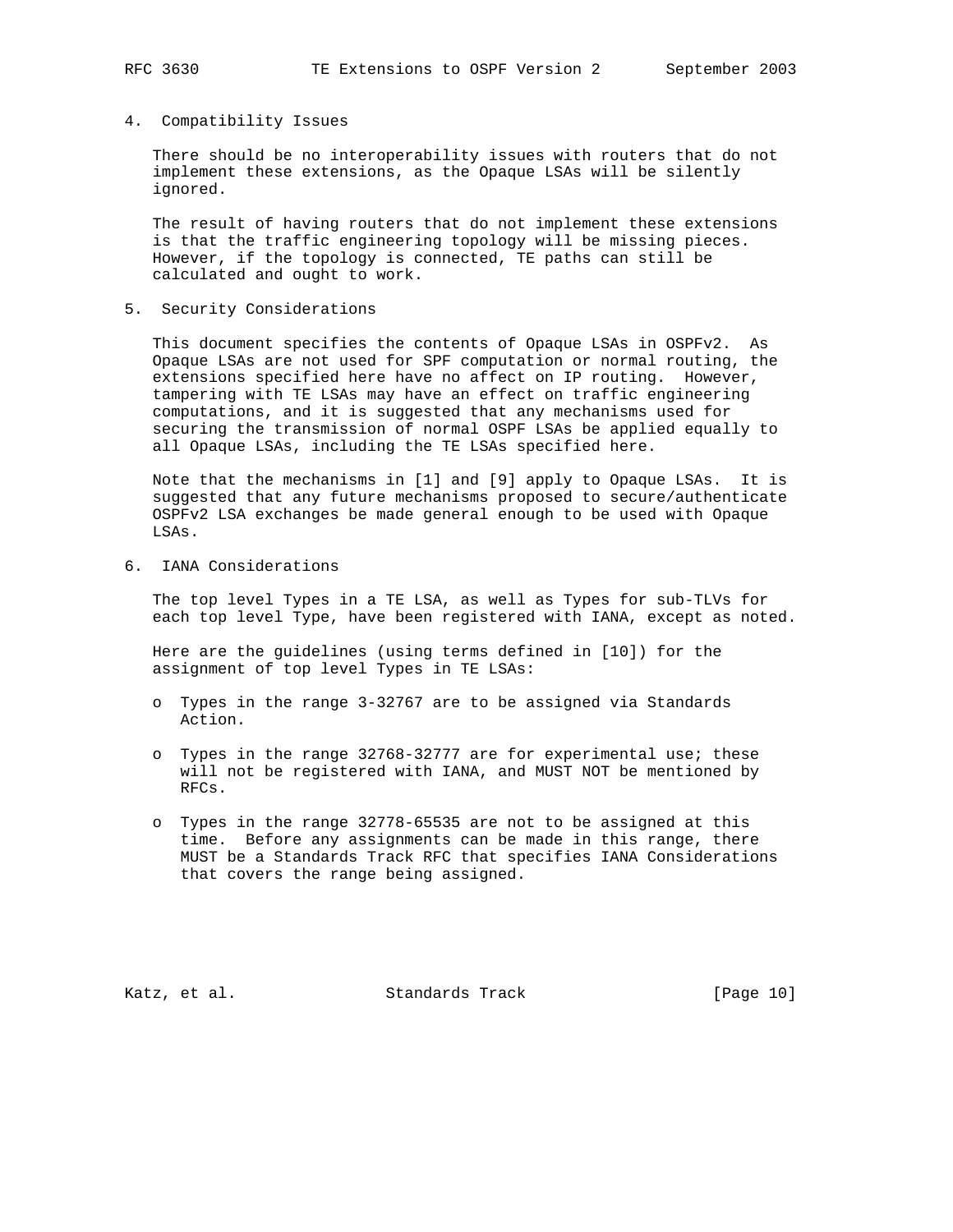The guidelines for the assignment of types for sub-TLVs in a TE LSA are as follows:

- o Types in the range 10-32767 are to be assigned via Standards Action.
- o Types in the range 32768-32777 are for experimental use; these will not be registered with IANA, and MUST NOT be mentioned by RFCs.
- o Types in the range 32778-65535 are not to be assigned at this time. Before any assignments can be made in this range, there MUST be a Standards Track RFC that specifies IANA Considerations that covers the range being assigned.
- 7. Intellectual Property Rights Statement

 The IETF takes no position regarding the validity or scope of any intellectual property or other rights that might be claimed to pertain to the implementation or use of the technology described in this document or the extent to which any license under such rights might or might not be available; neither does it represent that it has made any effort to identify any such rights. Information on the IETF's procedures with respect to rights in standards-track and standards-related documentation can be found in BCP-11. Copies of claims of rights made available for publication and any assurances of licenses to be made available, or the result of an attempt made to obtain a general license or permission for the use of such proprietary rights by implementors or users of this specification can be obtained from the IETF Secretariat.

 The IETF invites any interested party to bring to its attention any copyrights, patents or patent applications, or other proprietary rights which may cover technology that may be required to practice this standard. Please address the information to the IETF Executive Director.

Katz, et al. Standards Track [Page 11]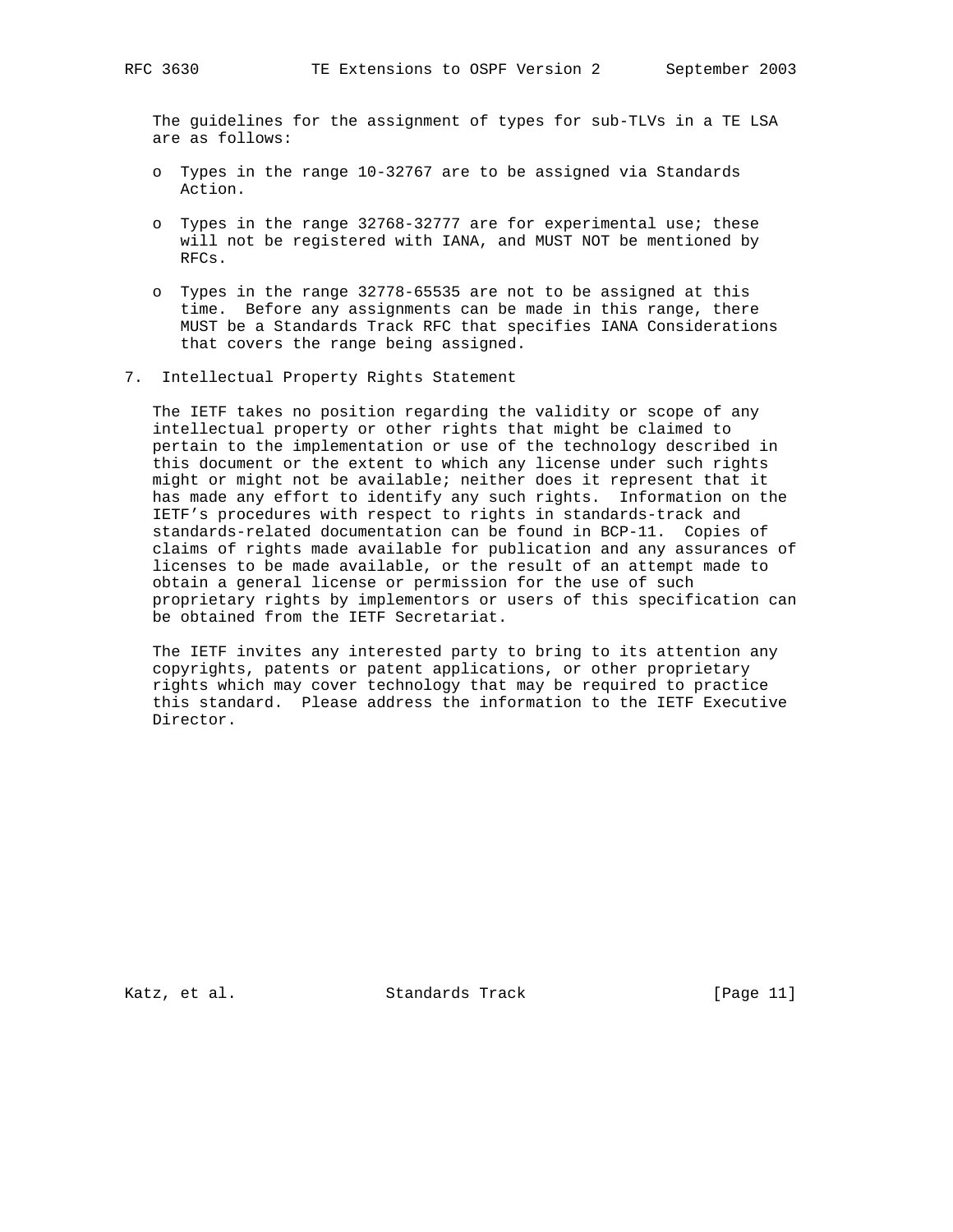- 8. References
- 8.1. Normative References
	- [1] Moy, J., "OSPF Version 2", STD 54, RFC 2328, April 1998.
	- [2] Bradner, S., "Key words for use in RFCs to Indicate Requirement Levels", BCP 14, RFC 2119, March 1997.
	- [3] Coltun, R., "The OSPF Opaque LSA Option", RFC 2370, July 1998.
	- [4] IEEE, "IEEE Standard for Binary Floating-Point Arithmetic", Standard 754-1985, 1985 (ISBN 1-5593-7653-8).
- 8.2. Informative References
	- [5] Awduche, D., Malcolm, J., Agogbua, J., O'Dell, M. and J. McManus, "Requirements for Traffic Engineering Over MPLS", RFC 2702, September 1999.
	- [6] Smit, H. and T. Li, "ISIS Extensions for Traffic Engineering", work in progress.
	- [7] Kompella, K. and Y. Rekhter, "Signalling Unnumbered Links in Resource ReSerVation Protocol - Traffic Engineering (RSVP-TE)", RFC 3477, January 2003.
	- [8] Kompella, K., Rekhter, Y. and A. Kullberg, "Signalling Unnumbered Links in CR-LDP (Constraint-Routing Label Distribution Protocol)", RFC 3480, February 2003.
	- [9] Murphy, S., Badger, M. and B. Wellington, "OSPF with Digital Signatures", RFC 2154, June 1997.
	- [10] Narten, T. and H. Alvestrand, "Guidelines for Writing an IANA Considerations Section in RFCs", BCP 26, RFC 2434, October 1998.

Katz, et al. Standards Track [Page 12]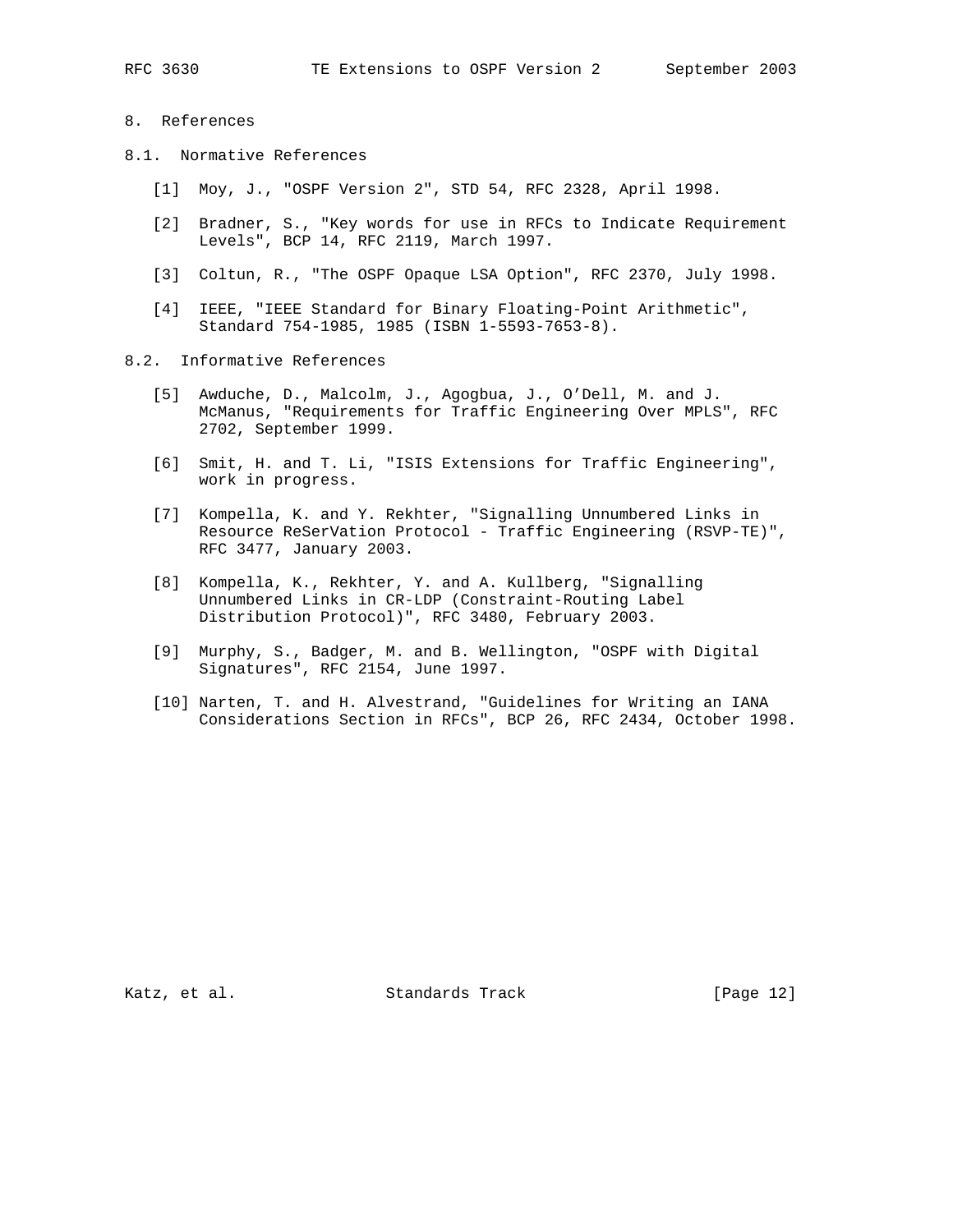# RFC 3630 TE Extensions to OSPF Version 2 September 2003

# 9. Authors' Addresses

 Dave Katz Juniper Networks 1194 N. Mathilda Ave. Sunnyvale, CA 94089 USA

 Phone: +1 408 745 2000 EMail: dkatz@juniper.net

 Derek M. Yeung Procket Networks, Inc. 1100 Cadillac Court Milpitas, CA 95035 USA

 Phone: +1 408 635-7900 EMail: myeung@procket.com

 Kireeti Kompella Juniper Networks 1194 N. Mathilda Ave. Sunnyvale, CA 94089 USA

 Phone: +1 408 745 2000 EMail: kireeti@juniper.net

Katz, et al. Standards Track [Page 13]